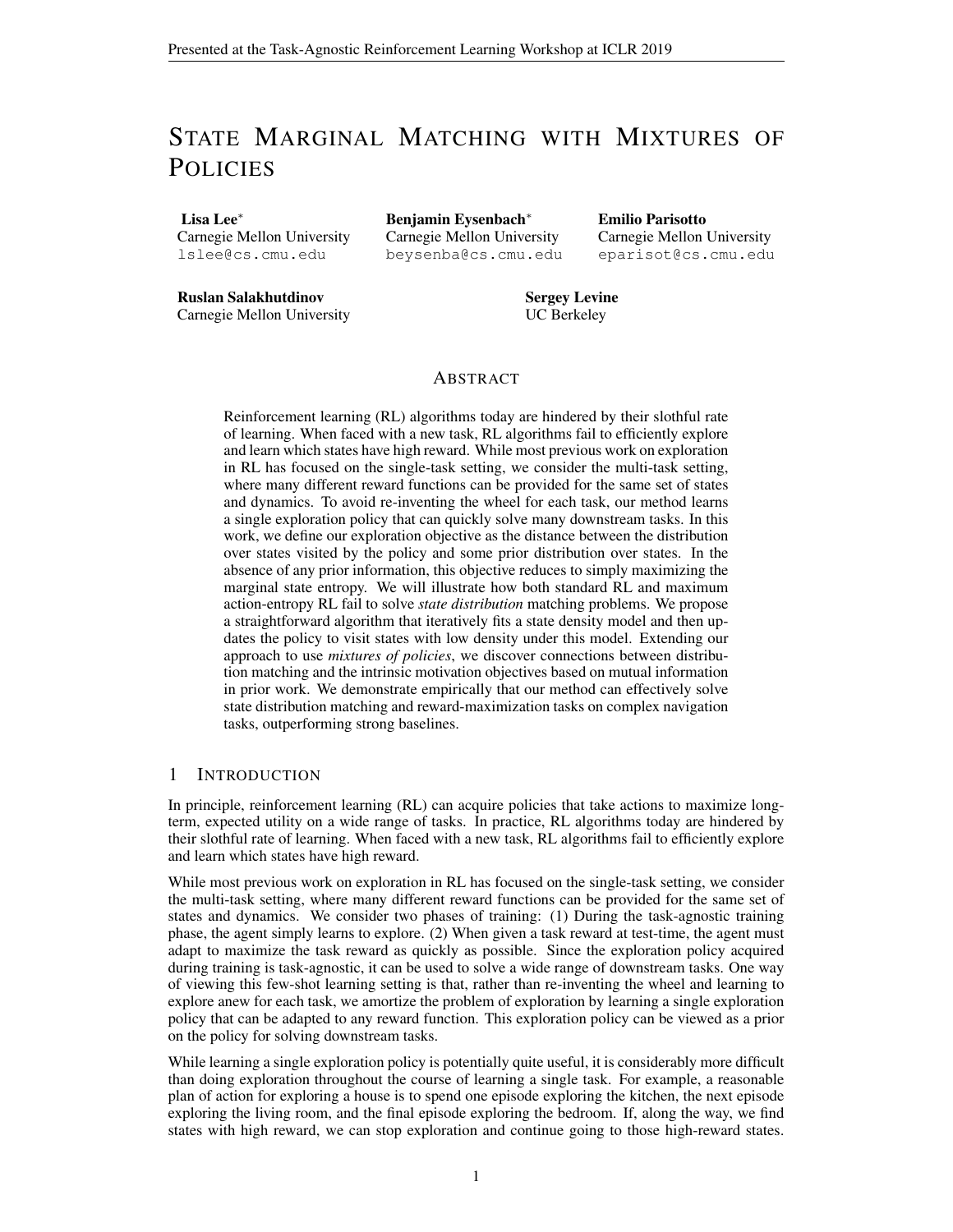While this plan certainly results in good exploration, the policy for any particular episode is not a good exploration policy. For example, if we naively take the final policy, we will only ever explore the bedroom. The straightforward solution is to simply take the historical average over policies: At the start of each episode, sample one of the three policies and use the corresponding policy to sample actions in that episode. Our algorithm will implicitly do this.

We use the marginal entropy over states,  $\mathcal{H}[s]$ , as a metric for exploration, and seek to maximize this objective during training. Intuitively, this objective rewards the agent for visiting states it rarely visits. Policies that explore a wider range of states are preferred under this objective. This objective can also be viewed as minimizing the Kullback-Leibler Divergence between the policy's marginal state distribution and the uniform distribution, which is the least-informative prior. In the case where we have prior knowledge about the task, we can instead minimize the KL with some target distribution over states. We will show that this exploration objective is optimal for solving a general class of downstream tasks.<sup>[1](#page-1-0)</sup>

While simple to state, our exploration objective cannot be maximized with standard RL because it is not a proper reward function. The reward function depends on the policy, because the reward given at a particular state is a function of how often the policy visits that state. We break this cyclic dependency by learning a separate density model over states. Our algorithm alternates between (A) updating the policy to visit states with low density under the density model, and (B) updating the density model to reflect the states visited by the policy. Crucially, we update the policy with respect to the historical average of density models and update the density model with respect to the historical average of policies.

In short, the contributions of this paper are (1) a principled, provably optimal exploration objective, (2) a convergent algorithm for maximizing this objective, and (3) analysis of our algorithm that relates exploration with competitive games. Empirical experiments show that our algorithm solves hard exploration tasks faster than state-of-the-art baselines in both navigation and manipulation domains. We hope that this work will spur further work on quantifying exploration and proving when certain exploration strategies are optimal.

# 2 RELATED WORK

Most prior work has looked at exploration bonuses and intrinsic motivation. Typically, these algorithms [\(Pathak et al., 2017;](#page-6-0) [Oudeyer et al., 2007;](#page-6-1) [Schmidhuber, 1991;](#page-6-2) [Houthooft et al., 2016\)](#page-5-0) formulate some auxiliary task, and use prediction error on that task as an exploration bonus to encourage the agent to visit states where the predictive model is poor. Another class of methods [\(Tang](#page-6-3) [et al., 2017;](#page-6-3) [Bellemare et al., 2016;](#page-5-1) [Schmidhuber, 2010\)](#page-6-4) directly encourage the agent to visit novel states. While all methods effectively explore during the course of solving a single task, the policy they obtain at convergence is not a good exploration policy.

Some prior work has explicitly looked at the problem of *learning to explore* [\(Gupta et al., 2018;](#page-5-2) [Xu et al., 2018\)](#page-6-5). However, these methods rely on meta-learning algorithms which are often complicated and brittle. Our method is surprisingly simple, yet retains the benefit of fast test-time adaptation. Surprisingly, little work has actually looked at maximizing *state* entropy, though recent work by [Hazan et al.](#page-5-3) [\(2018\)](#page-5-3) presents a good survey of the field.

Closely related to our approach is standard maximum *action* entropy algorithms [\(Haarnoja et al.,](#page-5-4) [2018;](#page-5-4) [Kappen et al., 2012;](#page-5-5) [Rawlik et al., 2013;](#page-6-6) [Ziebart et al., 2008;](#page-6-7) [Theodorou & Todorov, 2012\)](#page-6-8). This class of algorithms are often motivated as matching a target distribution over *trajectories*, implicitly defined by the reward function [\(Levine, 2018\)](#page-5-6). While distributions over trajectories define distributions over states, the relationship is complicated. Given a target distribution over states, it is quite challenging to design a reward function such that the optimal maximum action entropy policy matches the target state distribution. In Section [C.1,](#page-8-0) we show that these maximum *action* entropy algorithms cannot solve state marginal matching problems.

<span id="page-1-0"></span><sup>&</sup>lt;sup>1</sup>It is worth noting that matching state marginals is fully general: an arbitrary trajectory matching task can always be converted into state distribution matching tasks using a modified state space that appends all previous states to the current state.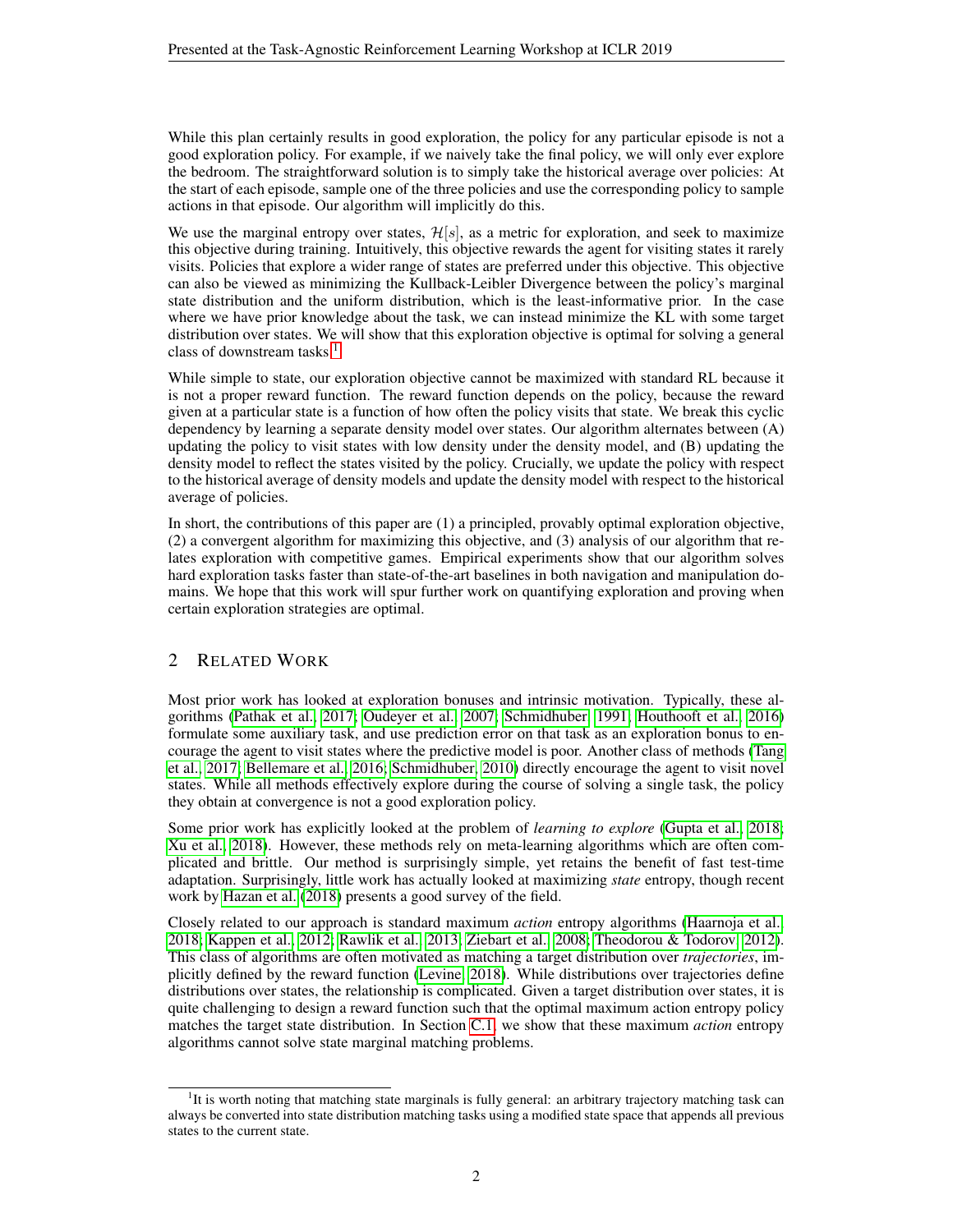## 3 STATE MARGINAL MATCHING

Formally, we define the state marginal matching problem as follows. We consider a parametric policy  $\pi_{\theta} \in \Pi \triangleq \{\pi_{\theta} \mid \theta \in \Theta\}$  and a Markov Decision Process (MDP) M with fixed episode lengths T, dynamics function f, and initial state distribution  $p_0$ . An MDP M together with a policy  $\pi$  form an implicit density model over states. We overload notation to use  $\pi(s)$  to denote this density:

$$
\pi(s) \triangleq \mathbb{E} \underset{\substack{s_1 \sim p_0(s), \\ s_{t+1} \sim f(s'|s_t, a_t)}}{\mathbb{E} \left[ \sum_{t=1}^T s_t = s \right]}
$$

To simplify notation, we will use  $s \sim \pi(s)$  to denote states generated from this implicit generative process. Given a target distribution  $p^*(s)$  over states  $s \in S$ , our goal is to find a parametric policy that is "closest" to this target distribution, where distance is measured using using the Kullback-Leibler divergence between the state marginal distribution and the target state distribution:

$$
\max_{\pi \in \Pi} -D_{\mathrm{KL}}(\pi(s) \parallel p^*(s)) \tag{1}
$$

Common Misinterpretations: Before proceeding, we debunk two potential misconceptions. First, state marginal matching is not a reinforcement learning problem. While our algorithm may solve RL problems in an inner loop, our objective is not a RL problem because the reward  $\log \frac{p^*(s)}{\pi(s)}$  $\frac{\partial (s)}{\partial \pi(s)}$  depends on the policy  $\pi$ . Second, we use  $\pi(s)$  to denote the state distribution over finite-length episodes, not the stationary distribution converged to in the infinite limit.

## 3.1 SINGLE POLICY

To begin, we aim to learn a single policy  $\pi(a \mid s)$  whose corresponding state distribution  $\pi(s)$  is close to the target distribution  $p^*(s)$  in terms of KL divergence:

<span id="page-2-1"></span>
$$
\max_{\pi \in \Pi} -D_{\mathrm{KL}}(\pi(s) \parallel p^*(s)) = \mathbb{E}_{s \sim \pi(s)} \left[ \log \frac{p^*(s)}{\pi(s)} \right] = \mathbb{E}_{s \sim \pi(s)} [\log p^*(s)] + \mathcal{H}_{\pi}[s] \tag{2}
$$

We immediately note that minimizing the KL divergence with the target distribution is equivalent to maximizing the reward function  $r(s) \triangleq \log p^*(s)$  with a state-entropy-regularized policy.

#### 3.2 MIXTURE OF POLICIES

Inspired by the success of mixture models in classical density modeling [\(Li & Barron, 2000;](#page-5-7) [Bishop,](#page-5-8) [1994\)](#page-5-8), we can likewise take a mixture over a collection of latent-conditioned policies, each with their own state distribution. We aim to learn a policy for each agent such that the marginal state distribution (the mixture of each agent's state distribution) closely matches the target distribution. Using  $\pi(s \mid z)$  to denote the state distribution of the policy conditioned on the latent variable z, the marginal state distribution is

<span id="page-2-0"></span>
$$
\pi(s) = \int_{\mathcal{Z}} \pi(s \mid z) \pi(z) dz = \mathbb{E}_{z \sim \pi(z)} [\pi(s \mid z)] \tag{3}
$$

As before, we will minimize the KL divergence between this mixture distribution and the target distribution. Using Bayes rule to re-write  $\pi(s)$  in terms of conditional probabilities, we obtain the following optimization problem:

$$
\max_{\pi(\cdot|z)} \mathbb{E}_{\substack{z \sim \pi(z) \\ s \sim \pi(s|z)}} \left[ \log \frac{p^*(s)}{\frac{\pi(s|z)\pi(z)}{\pi(z|s)}} \right] = \mathbb{E}_{\substack{z \sim \pi(z) \\ s \sim \pi(s|z)}} \left[ \log p^*(s) + \log \pi(z \mid s) - \log \pi(s \mid z) - \log \pi(z) \right] \tag{4}
$$

This decomposition separates into a pseudo-reward function for each agent z:

$$
r_z(s) = \underbrace{\log p^*(s)}_{\text{(a)}} + \underbrace{\log \pi(z \mid s)}_{\text{(b)}} - \underbrace{\log \pi(s \mid z)}_{\text{(c)}} - \underbrace{\log \pi(z)}_{\text{(d)}} \tag{5}
$$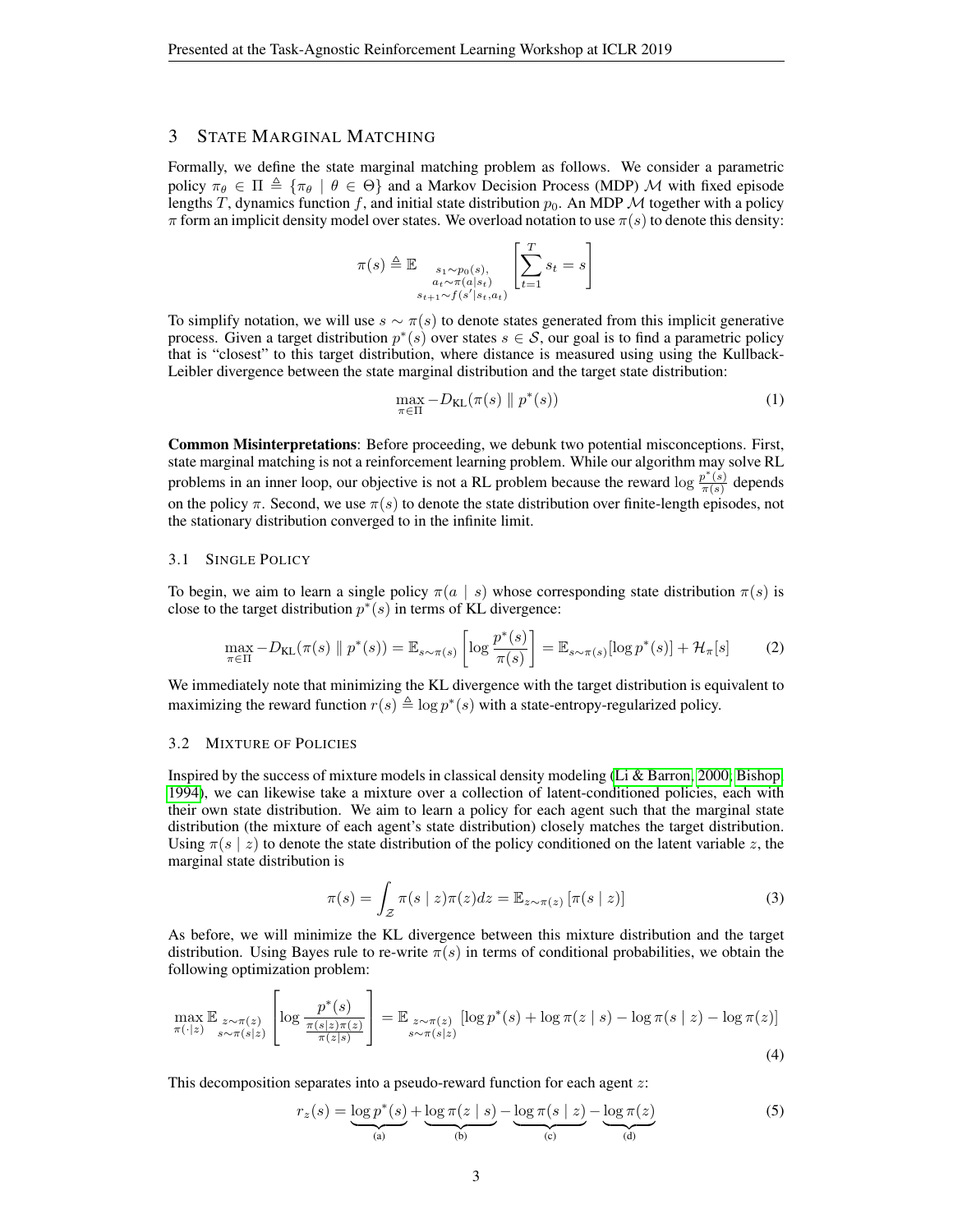Intuitively, this says that the agent should (a) go to states that have high density under the target state distribution, (b) go to states where this agent is clearly distinguishable from the other agents, (c) go to states where this agent has not been before. The last term (d) says that, when choosing how often to sample each agent, prefer the agents which are sampled less frequently.

Equation [\(4\)](#page-2-0) bears a resemblance to the mutual-information objectives in recent work [\(Achiam et al.,](#page-5-9) [2018;](#page-5-9) [Eysenbach et al., 2018;](#page-5-10) [Co-Reyes et al., 2018\)](#page-5-11). Thus, one interpretation of our work is as explaining that mutual information objectives almost perform distribution matching. The caveat is that prior work omits the state entropy term,  $-\log \pi(s \mid z)$ . This term incentivizes exploration, possibly explaining why these previous works have failed to scale to complex tasks.

In Appendix [C.1,](#page-8-0) we give a didactic example that illustrates why stochastic policies are necessary for state marginal distribution matching. Furthermore, we formally show in Appendix [A](#page-7-0) that learning a policy and a density model jointly is an adversarial, zero-sum game; and that there always exists a solution to the problem if we use a mixture model (by the Nash existence theorem).

## 3.3 A PRACTICAL ALGORITHM

We now extend the state-entropy maximizing procedure to maximize the distribution matching objective. We learn a separate density model over states,  $q(s) \approx \pi(s)$ , to break the cyclic dependency between the reward function and the policy. For the single policy case, the only change is to maximize the policy w.r.t. the log difference of the target density and the learned density:

$$
q_{m+1} \leftarrow \underset{q \in \mathcal{P}}{\arg \max} \mathbb{E}_{s \sim \mathcal{B}_m} [\log q(s)]
$$
  

$$
\pi_{m+1} \leftarrow \underset{\pi \in \Pi}{\arg \max} \mathbb{E}_{(s, a, s') \sim \mathcal{B}_m} [\mathcal{L}_{\pi}^{\text{RL}}(s, a, s', \log p^*(s) - \log q_{m+1}(s))] \mathcal{B}_{m+1} \leftarrow \mathcal{B}_m \cup \{(s_t, a_t, s_{t+1}) : s_1 \sim p_0(s), a_t \sim \pi_{m+1}(a \mid s_t), s_{t+1} \sim f(s' \mid s_t, a_t)\}_{t=1}^T
$$

where  $\mathcal{L}_{\pi}^{RL}(s, a, s', r)$  is an off-policy reinforcement learning objective to train policy  $\pi$  with transition tuple  $(s, a, s', r)$  sampled from the replay buffer  $\mathcal{B}_m$ . In the mixture-modeling setting, we additionally learn a discriminator  $d(z \mid s)$  that predicts the mixture component from the state. Jensen's inequality tells us that maximizing the log-density of the learned discriminator will maximize a lower bound on the true density (see [Agakov](#page-5-12) [\(2004\)](#page-5-12)):

$$
\mathbb{E}_{s \sim \pi(s|z), z \sim \pi(z)}[\log d(z \mid s)] \leq \mathbb{E}_{s \sim \pi(s|z), z \sim \pi(z)}[\log \pi(z \mid s)]
$$

In our experiments, we leave the latent prior  $\pi(z)$  as fixed and uniform. The resulting algorithm iterates between the following steps:

$$
q_{m+1} \leftarrow \underset{q \in \mathcal{P}}{\arg \max} \mathbb{E}_{(z,s) \sim \mathcal{B}_m} [\log q(s \mid z)]
$$
  
\n
$$
d_{m+1} \leftarrow \underset{d}{\arg \max} \mathbb{E}_{(z,s) \sim \mathcal{B}_m} [\log d(z \mid s)]
$$
  
\n
$$
\pi_{m+1} \leftarrow \underset{\pi \in \Pi}{\arg \max} \mathbb{E}_{(z,s,a,s') \sim \mathcal{B}_m} \left[ \mathcal{L}_{\pi}^{\text{RL}}(s, a, s', \log p^*(s) - \log q_{m+1}(s \mid z) + \log d_{m+1}(z \mid s) - \log \pi(z)) \right]
$$
  
\n
$$
\mathcal{B}_{m+1} \leftarrow \mathcal{B}_m \cup \{ (z, s_t, a_t, s_{t+1}) : z \sim \pi(z), s_1 \sim p_0(s), a_t \sim \pi_{m+1}(a \mid s_t, z), s_{t+1} \sim f(s' \mid s_t, a_t) \}_{t=1}^T
$$

## <span id="page-3-0"></span>4 EXPERIMENTS

#### Question 1: *Does state marginal matching accelerate exploration in hard exploration tasks?*

To answer this question, we designed a suite of navigation tasks, one of which is shown in Figure [1.](#page-4-0) The agent starts at the center and must reach a goal at the end of one of the three hallways. We can vary the length of the hallway and the number of halls to finely control the task difficulty to effectively measure exploration. We consider both 2D navigation where the agent is a point mass moving in  $(x, y)$ -coordinates, and 3D navigation where the agent is a MuJoCo Ant robot [\(Todorov](#page-6-9) [et al., 2012\)](#page-6-9) learning to control its joints. See the appendix for full experimental details, additional experiments and ablation analysis.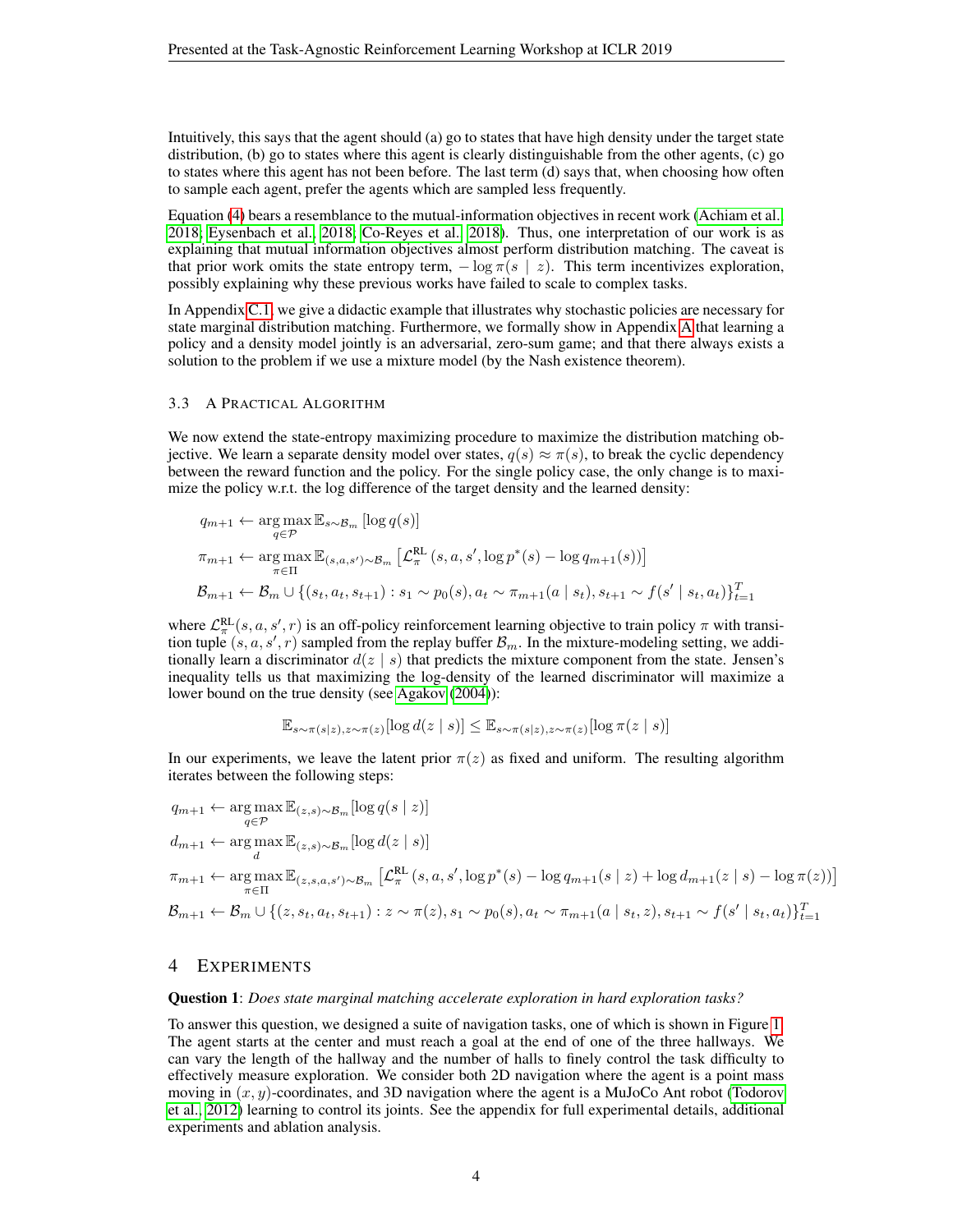<span id="page-4-1"></span>

Figure 2: On a 2D navigation task, we observe that our method (a) solves sparse reward navigation tasks significantly faster than SAC (1 epoch = 1k steps) and (b) can capture multi-model target distributions, especially when using mixtures of policies. (c) On the manipulation task, our method visits more goals. All error bars show 50% confidence interval across 5 random seeds.

To begin, we define our target state distribution to place mass at the end of one hallway. Figure [2a](#page-4-1) shows how the time to solve the task varies as we increase the difficulty of the task by increasing the length of the halls. We observe that only our method can solve the task with long hallways, and using mixtures of policies aids exploration, enabling the agent to solve the task in less time.

## Question 2: *Do mixtures of policies capture complex target distributions?*

<span id="page-4-0"></span>

Figure 1: Ant navigation.

We increased the number of hallways and defined the target

state distribution to put probability mass at the end of each hallway. For a given agent (with either a single policy or a mixture of policies), we counted the number of times it reached the end of each hallway during training. Figure [2b](#page-4-1) records this fraction of hallways explored as we vary the number of hallways. While SAC rarely visits more than 20% of the goals, our method consistently visits 60% of goals. More importantly, we find that mixture policies visit more goals, suggesting that they better capture the multi-modal nature of the target density. Note that in all experiments, we run each method for the same number of environment transitions; a mixture of 3 policies *does not* get to take 3 times more transitions.

## Question 3: *Does state marginal matching allow us to quickly learn tasks provided at test time?*

We applied our method to the Fetch manipulation environment [\(Plappert et al., 2018\)](#page-6-10), shown to the right. We defined the target distribution to place uniform probability on states where the block was on the table and very low probability to states off the table. The target distribution also incorporated the prior that actions should be small and the arm should be close to the object (see Appendix [D.2](#page-10-0) for more details). We trained both our method and SAC on the same reward function (i.e., target distribution). At test time, we sampled goal states uniformly on the table and finetuned each agent for 100 steps. The goal state is not given to the agent, requiring the agent to explore the table.

Figure [2c](#page-4-1) shows that our method effectively explores and quickly finds the goal state, while the baseline (SAC) struggles to find over 70% of goals. The figure on the right shows the xy-coordinates of the sampled goal locations (on the table surface) at test time, colored according to the number of episodes it took each algorithm to find the goal (blue  $= 0$  episodes, red = 100 episodes). The block starts at the center of the table and goals (shown as red/blue dots) are some distance away. We observe that our method ("SMM 8") quickly finds most goals while SAC fails to reach a large portion of the goals.



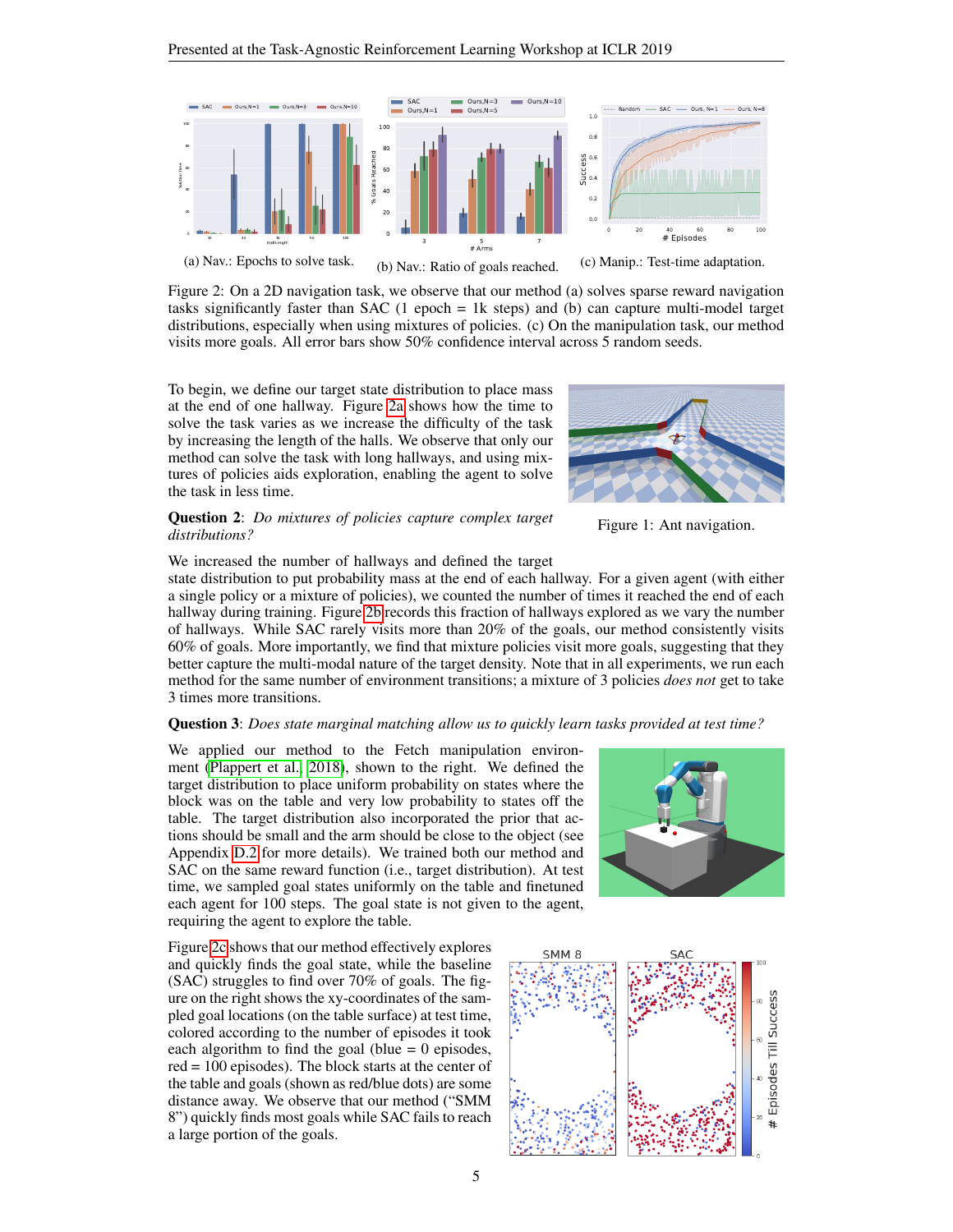# 5 DISCUSSION

In this paper, we introduced a formal objective for exploration along with an algorithm for optimizing it. Experiments on navigation and manipulation tasks demonstrated how our method accelerates standard RL and allows for fast adaptation to new tasks provided at test time. Broadly, we believe that state marginal matching is a flexibly tool for incorporating priors into RL algorithms to accelerate learning.

# **REFERENCES**

- <span id="page-5-9"></span>Joshua Achiam, Harrison Edwards, Dario Amodei, and Pieter Abbeel. Variational option discovery algorithms. *arXiv preprint arXiv:1807.10299*, 2018.
- <span id="page-5-12"></span>David Barber Felix Agakov. The im algorithm: a variational approach to information maximization. *Advances in Neural Information Processing Systems*, 16:201, 2004.
- <span id="page-5-1"></span>Marc Bellemare, Sriram Srinivasan, Georg Ostrovski, Tom Schaul, David Saxton, and Remi Munos. Unifying count-based exploration and intrinsic motivation. In *Advances in Neural Information Processing Systems*, pp. 1471–1479, 2016.

<span id="page-5-8"></span>Christopher M Bishop. Mixture density networks. Technical report, Citeseer, 1994.

- <span id="page-5-14"></span>G. Brown. Iterative solution of games by fictitious play. *Activity Analysis of Production and Allocation*, 1951.
- <span id="page-5-11"></span>John D Co-Reyes, YuXuan Liu, Abhishek Gupta, Benjamin Eysenbach, Pieter Abbeel, and Sergey Levine. Self-consistent trajectory autoencoder: Hierarchical reinforcement learning with trajectory embeddings. *arXiv preprint arXiv:1806.02813*, 2018.
- <span id="page-5-15"></span>Constantinos Daskalakis and Qinxuan Pan. A counter-example to karlin's strong conjecture for fictitious play. In *2014 IEEE 55th Annual Symposium on Foundations of Computer Science*, pp. 11–20. IEEE, 2014.
- <span id="page-5-10"></span>Benjamin Eysenbach, Abhishek Gupta, Julian Ibarz, and Sergey Levine. Diversity is all you need: Learning skills without a reward function. *arXiv preprint arXiv:1802.06070*, 2018.
- <span id="page-5-2"></span>Abhishek Gupta, Russell Mendonca, YuXuan Liu, Pieter Abbeel, and Sergey Levine. Metareinforcement learning of structured exploration strategies. In *Advances in Neural Information Processing Systems*, pp. 5302–5311, 2018.
- <span id="page-5-4"></span>Tuomas Haarnoja, Aurick Zhou, Pieter Abbeel, and Sergey Levine. Soft actor-critic: Offpolicy maximum entropy deep reinforcement learning with a stochastic actor. *arXiv preprint arXiv:1801.01290*, 2018.
- <span id="page-5-3"></span>Elad Hazan, Sham M Kakade, Karan Singh, and Abby Van Soest. Provably efficient maximum entropy exploration. *arXiv preprint arXiv:1812.02690*, 2018.
- <span id="page-5-0"></span>Rein Houthooft, Xi Chen, Yan Duan, John Schulman, Filip De Turck, and Pieter Abbeel. Vime: Variational information maximizing exploration. In *Advances in Neural Information Processing Systems*, pp. 1109–1117, 2016.
- <span id="page-5-5"></span>Hilbert J Kappen, Vicenç Gómez, and Manfred Opper. Optimal control as a graphical model inference problem. *Machine learning*, 87(2):159–182, 2012.
- <span id="page-5-6"></span>Sergey Levine. Reinforcement learning and control as probabilistic inference: Tutorial and review. *arXiv preprint arXiv:1805.00909*, 2018.
- <span id="page-5-7"></span>Jonathan Q Li and Andrew R Barron. Mixture density estimation. In *Advances in neural information processing systems*, pp. 279–285, 2000.

<span id="page-5-13"></span>John Nash. Non-cooperative games. *Annals of mathematics*, pp. 286–295, 1951.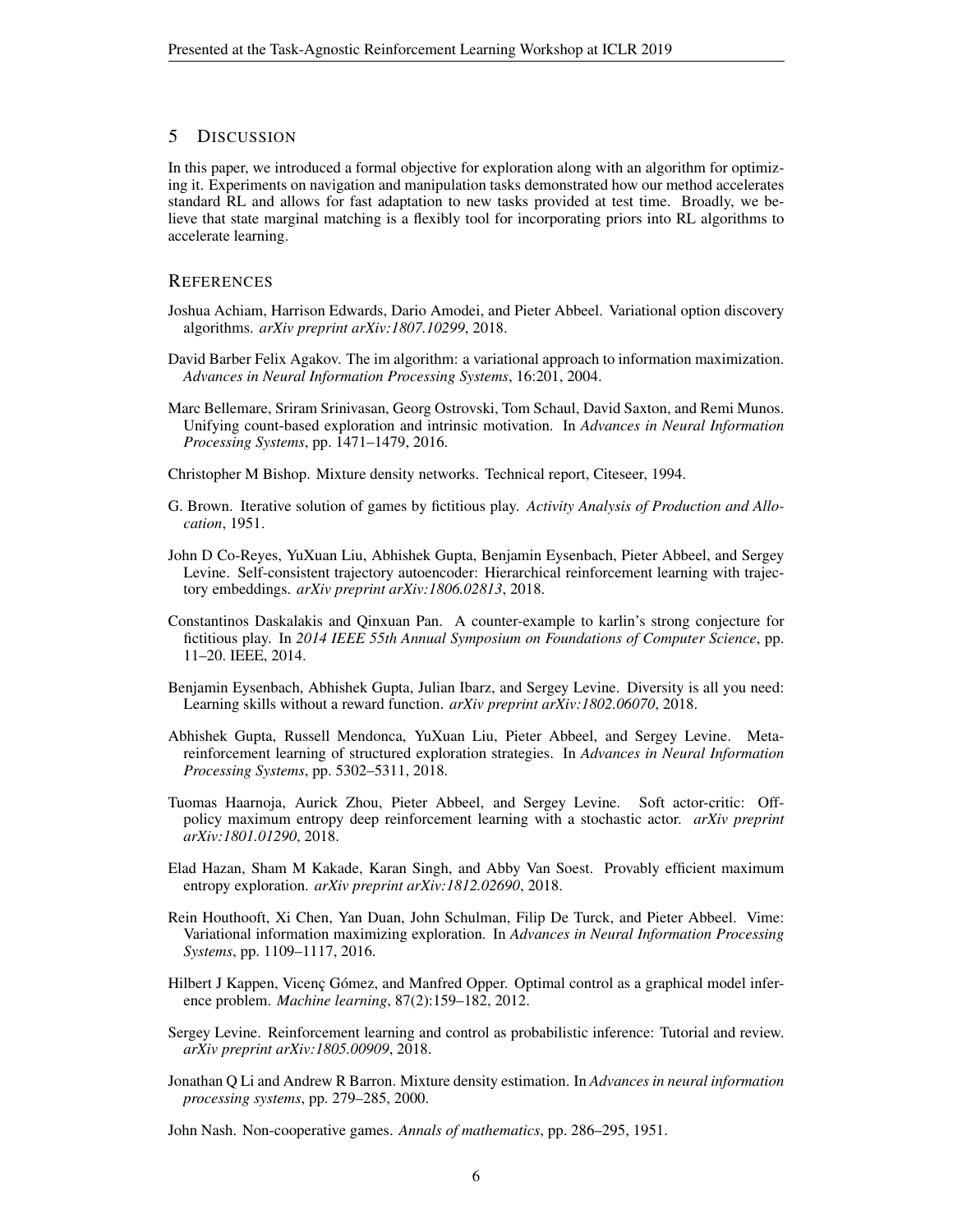- <span id="page-6-1"></span>Pierre-Yves Oudeyer, Frdric Kaplan, and Verena V Hafner. Intrinsic motivation systems for autonomous mental development. *IEEE transactions on evolutionary computation*, 11(2):265–286, 2007.
- <span id="page-6-0"></span>Deepak Pathak, Pulkit Agrawal, Alexei A Efros, and Trevor Darrell. Curiosity-driven exploration by self-supervised prediction. In *Proceedings of the IEEE Conference on Computer Vision and Pattern Recognition Workshops*, pp. 16–17, 2017.
- <span id="page-6-10"></span>Matthias Plappert, Marcin Andrychowicz, Alex Ray, Bob McGrew, Bowen Baker, Glenn Powell, Jonas Schneider, Josh Tobin, Maciek Chociej, Peter Welinder, et al. Multi-goal reinforcement learning: Challenging robotics environments and request for research. *arXiv preprint arXiv:1802.09464*, 2018.
- <span id="page-6-6"></span>Konrad Rawlik, Marc Toussaint, and Sethu Vijayakumar. On stochastic optimal control and reinforcement learning by approximate inference. In *Twenty-Third International Joint Conference on Artificial Intelligence*, 2013.
- <span id="page-6-11"></span>Julia Robinson. An iterative method of solving a game. *Annals of mathematics*, pp. 296–301, 1951.
- <span id="page-6-2"></span>Jürgen Schmidhuber. A possibility for implementing curiosity and boredom in model-building neural controllers. In *Proc. of the international conference on simulation of adaptive behavior: From animals to animats*, pp. 222–227, 1991.
- <span id="page-6-4"></span>Jürgen Schmidhuber. Formal theory of creativity, fun, and intrinsic motivation (1990–2010). *IEEE Transactions on Autonomous Mental Development*, 2(3):230–247, 2010.
- <span id="page-6-3"></span>Haoran Tang, Rein Houthooft, Davis Foote, Adam Stooke, OpenAI Xi Chen, Yan Duan, John Schulman, Filip DeTurck, and Pieter Abbeel. # exploration: A study of count-based exploration for deep reinforcement learning. In *Advances in neural information processing systems*, pp. 2753– 2762, 2017.
- <span id="page-6-8"></span>Evangelos A Theodorou and Emanuel Todorov. Relative entropy and free energy dualities: Connections to path integral and kl control. In *2012 IEEE 51st IEEE Conference on Decision and Control (CDC)*, pp. 1466–1473. IEEE, 2012.
- <span id="page-6-9"></span>Emanuel Todorov, Tom Erez, and Yuval Tassa. Mujoco: A physics engine for model-based control. In *2012 IEEE/RSJ International Conference on Intelligent Robots and Systems*, pp. 5026–5033. IEEE, 2012.
- <span id="page-6-5"></span>Tianbing Xu, Qiang Liu, Liang Zhao, and Jian Peng. Learning to explore with meta-policy gradient. *arXiv preprint arXiv:1803.05044*, 2018.
- <span id="page-6-7"></span>Brian D Ziebart, Andrew L Maas, J Andrew Bagnell, and Anind K Dey. Maximum entropy inverse reinforcement learning. In *Aaai*, volume 8, pp. 1433–1438. Chicago, IL, USA, 2008.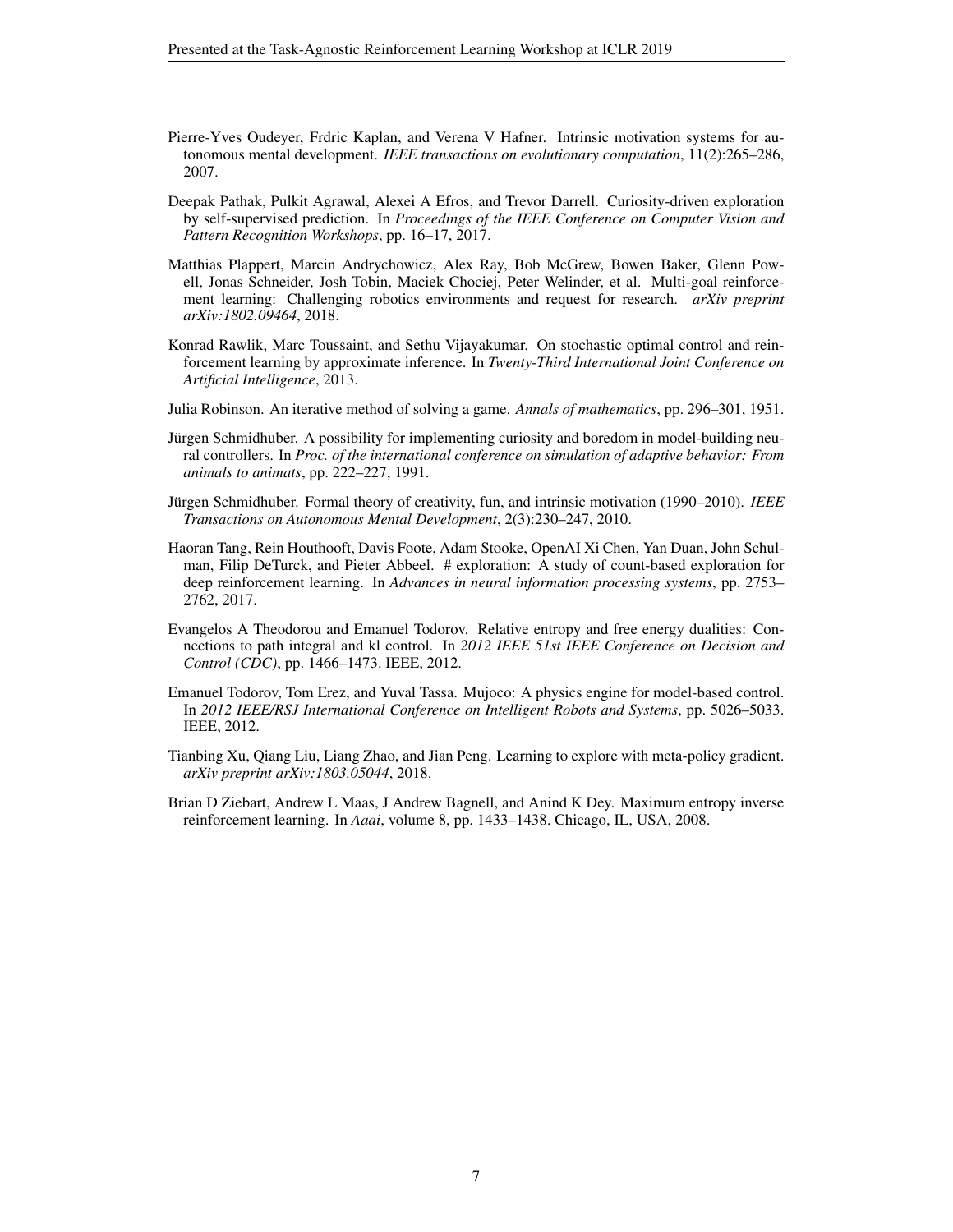# <span id="page-7-0"></span>A MAXIMIZING STATE ENTROPY

An integral part of optimizing the state marginal matching objective (Eq. [2\)](#page-2-1) is maximizing the marginal state entropy of the policy,  $\max_{\pi} \mathbb{E}_{s \sim \pi}[-\log \pi(s)]$ . Optimizing this is difficult because the objective depends on  $\pi$  in two places. To break this cyclic dependency, we can decouple this dependency by introducing a proxy. We introduce a parametric state density model  $q_{\phi} \in Q \triangleq \{q_{\phi} \mid \phi \in \Phi\}$  proxy distribution q to model the state density. If the class of density models is sufficiently expressive so the marginal state distribution of every policy  $\pi \in \Pi$  can be represented by a density model  $q \in Q$ , then we can optimize the policy w.r.t. the proxy distribution: **Lemma A.1.** Let a set of policies  $\Pi$  and density models Q be given. If for any  $\pi \in \Pi$  there exists  $q \in Q$  such that  $D_{KL}(\pi || q) = 0$ , then the following optimization problems are equivalent:

 $\max_{\pi} \mathbb{E}_{\pi}[-\log \pi(s)]$  *and*  $\max_{\pi} \min_{q} \mathbb{E}_{\pi}[-\log q(s)]$ 

Now, we aim to solve the second optimization. We can formalize optimization problem as an equilibrium of a two-player, zero-sum game between a *policy player*, whose strategies are to selecting policy parameters, and a *density player*, whose strategies are to select density models of states. Note that we now have two sets of actions to distinguish between: (i) those due to traditional RL problem (*actions*) and (ii) those due to the decision problem (*strategies*).

$$
\max_{\phi} \mathbb{E}_{s \sim \pi} [\log \pi(s)]
$$

The Nash existence theorem proves that such a stationary point always exists:

<span id="page-7-1"></span>Theorem A.2 [\(Nash](#page-5-13) [\(1951\)](#page-5-13)). *Every two-player, zero-sum game with finite actions has a mixed strategy equilibrium point:*

While the number of strategies for both players is large, the finite precision of computers dictates that the number of pure strategies (all unique combinations of neural network parameters) be finite:  $|\Theta|, |\Phi| < \infty$ . While Theorem [A.2](#page-7-1) proves that a stationary point exists, it fails to provide a method for finding it. Fictitious play [\(Brown, 1951\)](#page-5-14) provides an algorithm that does converge to a stationary point by having each player iteratively choosing the best strategy in response to the *historical average* of the opponent's strategies.

Theorem A.3 [\(Robinson](#page-6-11) [\(1951\)](#page-6-11)). *If two players use fictitious play in a zero-sum game, the historical average of their strategies will converge to a Nash equilibrium in the limit.*

Moreover, [Robinson](#page-6-11) [\(1951\)](#page-6-11) suggests and [Daskalakis & Pan](#page-5-15)  $(2014)$  further explain how fictitious play will converge to achieve a value within  $\epsilon$  of a Nash Equilibrium within finite time.

In our setting, fictitious play alternates between (1) fitting the density model to the historical average of policies, and (2) updating the policy with RL to minimize the log-density of the state, using a historical average of the density models:

<span id="page-7-2"></span>
$$
q_{t+1} \leftarrow \arg\max_{q} \frac{1}{t} \sum_{i=1}^{t} \mathbb{E}_{\pi_t}[\log q(s)] \tag{6}
$$

$$
\pi_{t+1} \leftarrow \argmax_{q} \mathbb{E}_{\pi} \left[ -\log \left( \frac{1}{t} \sum_{i=1}^{t} q_i(s) \right) \right] \tag{7}
$$

In practice, we can efficiently implement Equation [6](#page-7-2) and avoid storing the policy parameters from every iteration by instead storing sampled states from each iteration. This is equivalent to maintaining an infinite-sized replay buffer, and fitting the density to the replay buffer at each iteration. We cannot perform the same trick for Equation [7,](#page-7-3) and instead resort to approximating the historical average of density models with the most recent iterate:

<span id="page-7-3"></span>
$$
\pi_{t+1} \leftarrow \argmax_{q} \mathbb{E}_{\pi}[-\log q_t(s)]
$$

## B ALTERNATIVE DERIVATION OF MIXTURE POLICY REWARD

The language of information theory gives an alternate view on the objective in Equation [4.](#page-2-0) First, we recall that mutual information can be decomposed in two ways

$$
I(s; z) = \mathcal{H}[s] - \mathcal{H}[s | z] = \mathcal{H}[z] - \mathcal{H}[z | s].
$$
\n
$$
(8)
$$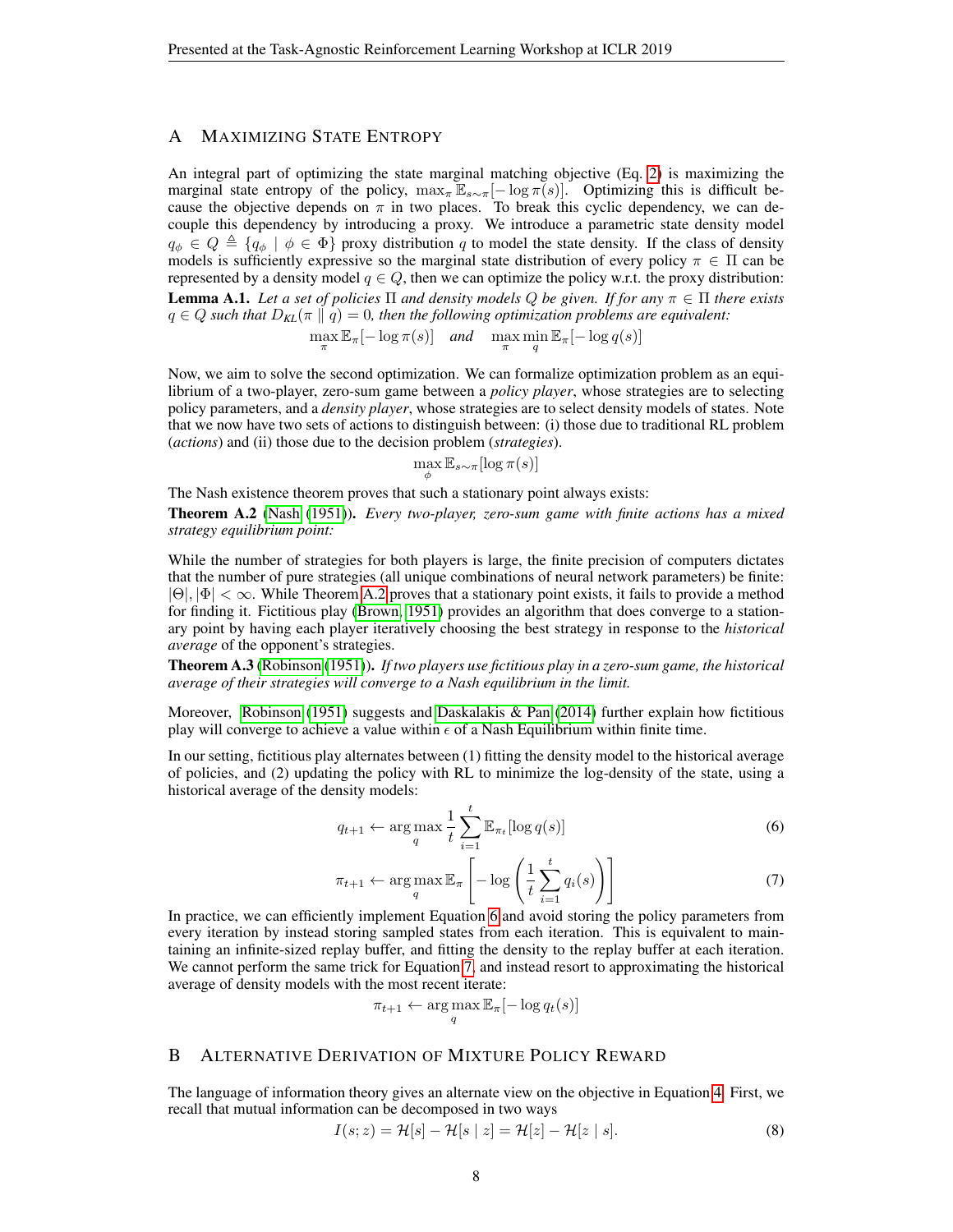Thus, we have the following identity:

$$
\mathcal{H}[s] = \mathcal{H}[s \mid z] + \mathcal{H}[z] - \mathcal{H}[z \mid s]
$$
\n(9)

Plugging this identity into Equation [4,](#page-2-0) we see that our mixture policy approach is identical to single agent approach (Equation [2\)](#page-2-1), albeit using a mixture of policies:

$$
\mathcal{F}(\pi) = \mathbb{E}_{z \sim \pi(z)}[\mathbb{E}_{s \sim \pi(s|z)}[\log p^*(s)]] + \mathcal{H}[s]
$$
\n(10)

## C ADDITIONAL EXPERIMENTS

#### <span id="page-8-0"></span>C.1 2-ARMED BANDIT

We give a didactic example that illustrates why of stochastic policies are necessary for distribution matching. We will examine a 2-arm bandit, and will assume that the target distribution over the two arms is  $r(s) = (r_1, r_2)$ . First, we consider trying to do distribution matching with a single, deterministic policy. It is clear that, for any reward function, the policy can only choose a single action. Thus, unless r(s) is a Dirac Delta function, *a deterministic policy cannot match arbitrary state distributions.*

Next, we consider a mixture policy on the same, 2-armed bandit. We consider two agents, one which always chooses arm 1 and the second always chooses arm 2. Our only free parameters are the distribution over agents,  $\pi(z)$ . Setting this equal to the target distribution  $p(z)$ , the resulting mixture of policies matches the target distribution. Note that since actions are equivalent to states in the MDP, a maximum action policy would likewise succeed in distribution matching on this task. In general, action-entropy policies will fail to perform distribution matching, as illustrated in the next example.

## C.2 2-STATE MDP

We consider another simple task to illustrate why action entropy is insufficient for distribution matching. We consider an MDP with two states and two actions, shown in Figure [5,](#page-8-1) and no reward function. A standard maximum action-entropy policy (e.g., SAC) will choose actions uniformly at random. However, because the self-loop in state A has a smaller probability that the self-loop in state B, the agent will spend 60% of its time in state B and only 40% of its time in state A. Thus, *maximum action entropy policies will not yield uniform*

<span id="page-8-1"></span>

Figure 5: One a 2-state MDP, our algorithm converges to have a uniform marginal distribution over states while a maximum action-entropy policy does not.

*state distributions*. We apply our method to learn a policy that maximizes *state* entropy. As shown in Figure [5,](#page-8-1) our method achieves the highest possible state entropy.

While we consider the case without a reward function, we can further show that *there does not exist reward function for which the optimal policy achieves a uniform state distribution.* It is enough to consider the relative reward on state A and B. If  $r(A) > r(B)$ , then the agent will take actions to remain at state A as often as possible; the optimal policies achieves remains at state A 91% of the time. If  $r(A) < r(B)$ , the optimal policy can remain at state B 100% of the time. if  $r(A) = r(B)$ , all policies are optimal and we have no guarantee that an arbitrary policy will have a uniform state distribution.

#### C.3 ABLATION ANALYSIS ON 2D NAVIGATION

We perform an ablation of our method on the 2D navigation task (Section [4\)](#page-3-0) to understand the relative contribution of each component. Figure [6a](#page-9-0) compares our method to baselines that lack conditional state entropy, conditional action entropy, or both (i.e, SAC). We observe that both these ingredients are crucial to our method's success, and combining both terms further accelerates learning.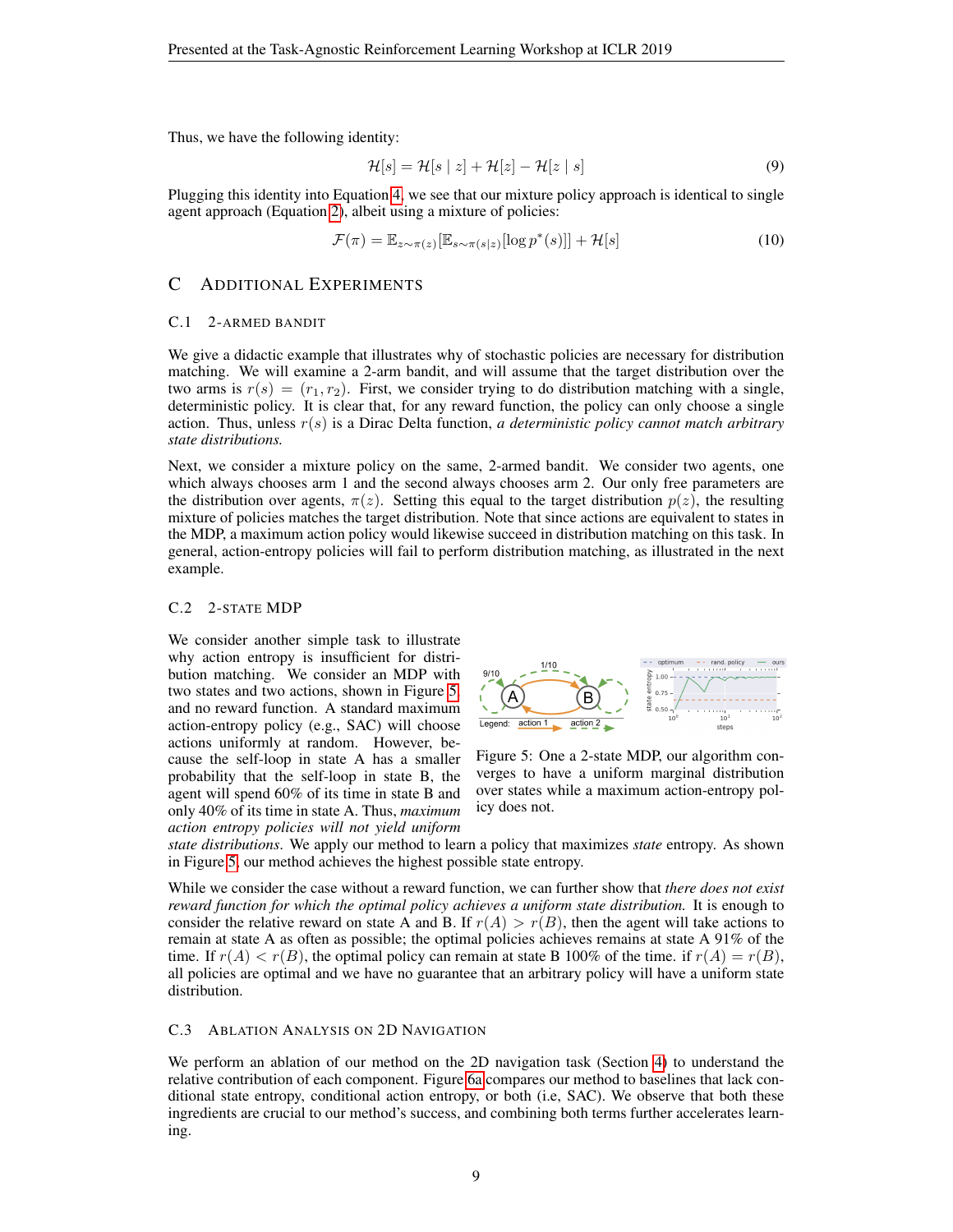<span id="page-9-0"></span>

Figure 6: (a) Our method relies heavily on both key differences from SAC. (b) Our method solves sparse reward navigation tasks significantly faster than SAC, and state entropy is especially important for 3D (Ant) navigation. All error bars show 50% confidence interval across 5 random seeds.

#### C.4 3D NAVIGATION

To test whether our results scale to even more complex tasks, we also compare the exploration ability of SAC vs. our method on a complex 3D navigation task. The environment topology (shown in Figure [1\)](#page-4-0) is the same as the 2D navigation tasks in Section [4,](#page-3-0) with three hallways of various lengths. However, the point mass agent is replaced with a MuJoCo Ant robot that has to learn to move its joints in order to move around the environment.

In order to measure exploration capability, we place a goal location at the end of every hallway, and measure the number of training epochs for the agent to reach any of the goals. In Figure [6b,](#page-9-0) we compare the performance of SAC vs. our method on the 3D navigation task. We see that our method solves the task significantly faster than SAC. We note that, if the maximum time horizon per episode is increased from 500 to 750 steps, SAC is able to solve 3D Navigation with hall length 3 after about 700 epochs (but still fails to solve for hall lengths  $>$  3). On the other hand, our method is able to quickly solve 3D Navigation for all hall lengths with either 500 or 750 maximum episode steps, and we observe that state entropy is especially helpful in the 3D navigation task.

## D ENVIRONMENTS

## D.1 STARENV

StarEnv consists of an agent (point mass or Ant robot) that is spawned at a center location connecting n long corridors. Its task is to navigate to the end of a goal corridor  $i \sim$  Categorical $(p_1, \ldots, p_n)$ , where  $p_1, \ldots, p_n$  are known. Let  $g_i$  be the goal location for each corridor  $i \in [n]$ .

The state vector  $s \in S$  includes the xy-coordinates of the agent,  $s_{\text{robot}} \in \mathbb{R}^3$ . The state marginal distribution is

$$
p^*(s) \propto \exp(r_{\text{goal}}(s))
$$

where

$$
r_{\text{goal}}(s) = \begin{cases} p_i & \text{if } \|s_{\text{robot}} - g_i\|_2^2 < \epsilon \text{ for any } i \in [n] \\ 0 & \text{otherwise} \end{cases}
$$

For the StarEnv, we experimented with a variety of scaling factors for each component in the loss (state entropy, latent conditional entropy, action entropy, and reward scale). We found in preliminary experiments that for most cases, setting all entropy scales to 1 worked well. For the rest, we used the default SAC hyperparameters: learning rate 3e-4, discount factor 0.99, and initial target weight  $\tau = 0.005$ . For a density model, we simply discretized the agent's  $(x, y)$  coordinate and counted the visitation frequency of each bin.